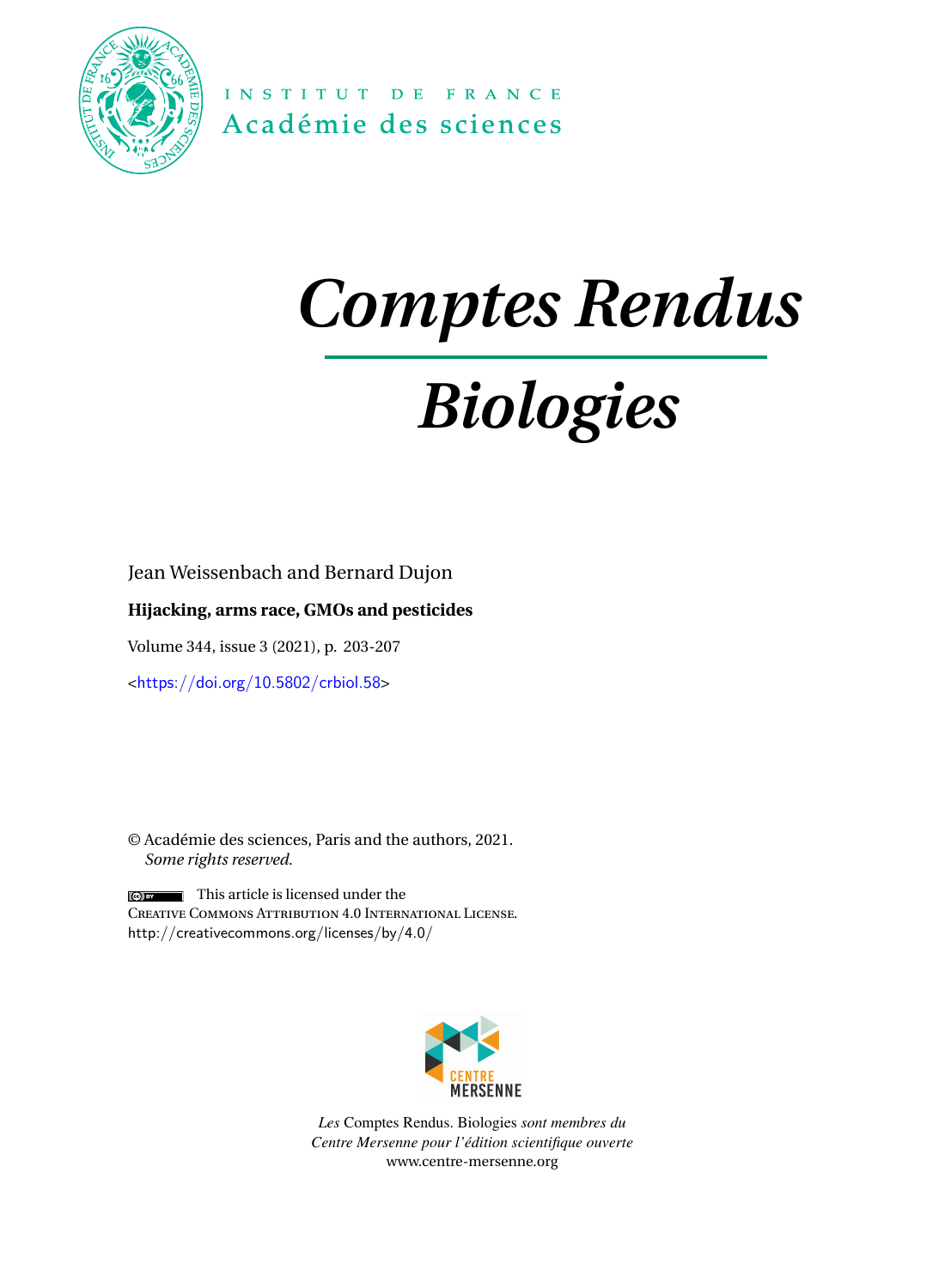

News and Views /*C'est apparu dans la presse*

## Hijacking, arms race, GMOs and pesticides

## *Détournement, course aux armements, OGM et pesticides*

### **Jean Weissenbac[h](https://orcid.org/0000-0001-6564-0840)** <sup>∗</sup>**,** *<sup>a</sup>* **and Bernard Dujo[n](https://orcid.org/0000-0003-4661-3534)** *<sup>b</sup>*

*<sup>a</sup>* Génomique Métabolique, Genoscope, Institut François Jacob, CEA, CNRS, Univ Evry, Université Paris-Saclay, F91000 Evry, France

*<sup>b</sup>* Sorbonne Université, Paris & Département "Genomes and Genetics", Institut Pasteur, 25, rue du Docteur Roux, F75015 Paris, France *E-mails:* [Jean.Weissenbach@genoscope.cns.fr](mailto:Jean.Weissenbach@genoscope.cns.fr) (J. Weissenbach),

[bernard.dujon@pasteur.fr](mailto:bernard.dujon@pasteur.fr) (B. Dujon)

**Keywords.** Phenolic glycosides, Malonylation, Horizontal gene acquisition, RNA interference, Transgenesis, Culture damage control.

**Mots-clés.** Glycosides phénoliques, Malonylation, Acquisition horizontale de gène, Interférence ARN, Transgénèse, Contrôle des dégâts aux cultures.

*Manuscript received 21st June 2021, accepted 28th June 2021.*

A recent discovery assembles a cocktail of present days Anthropocene evils so much popularized by green activists and the media. But in this case it is not a new ecological scourge caused by irresponsible humans, it is all-natural! Actors are known and the scenario, not totally unprecedented, demonstrates once more that Nature crosses interkingdom barriers with no regard to the precautionary principle. A bug causing damages to various cultures in tropical and subtropical areas and present in greenhouses of temperate areas, the whitefly *Bemisia tabaci*, has acquired a plant gene whose product specifically neutralizes plant defence toxins [\[1\]](#page-5-0).

To fully appreciate the significance of this phenomenon, one should recall that plants have coexisted and coevolved with their predators—notably herbivorous insects—for about 400 million years during which they have developed a plethora of secondary metabolites that exert a wide range of toxic effects on their aggressors. Among these secondary metabolites, phenolic glycosides are very widespread among plants and form a very large and chemically heterogeneous group. Flavonoid phenolic glycosides are one of the largest subgroups including more than 6000 molecules. The function of these secondary metabolites can be modulated by additional chemical changes, notably acylations, which may alter their solubility, stability, vacuolar uptake, transport, storage etc. Malonylation is one of these frequent acylations and is found in a wide range of plant species where its physiological significance remains to be defined [\[2\]](#page-5-1).

At that stage, *Bemisia tabaci* (a member of the Aleyrodidae family among Hemiptera insects, known as whitefly) flies in. It was first described in tobacco

<sup>∗</sup>Corresponding author.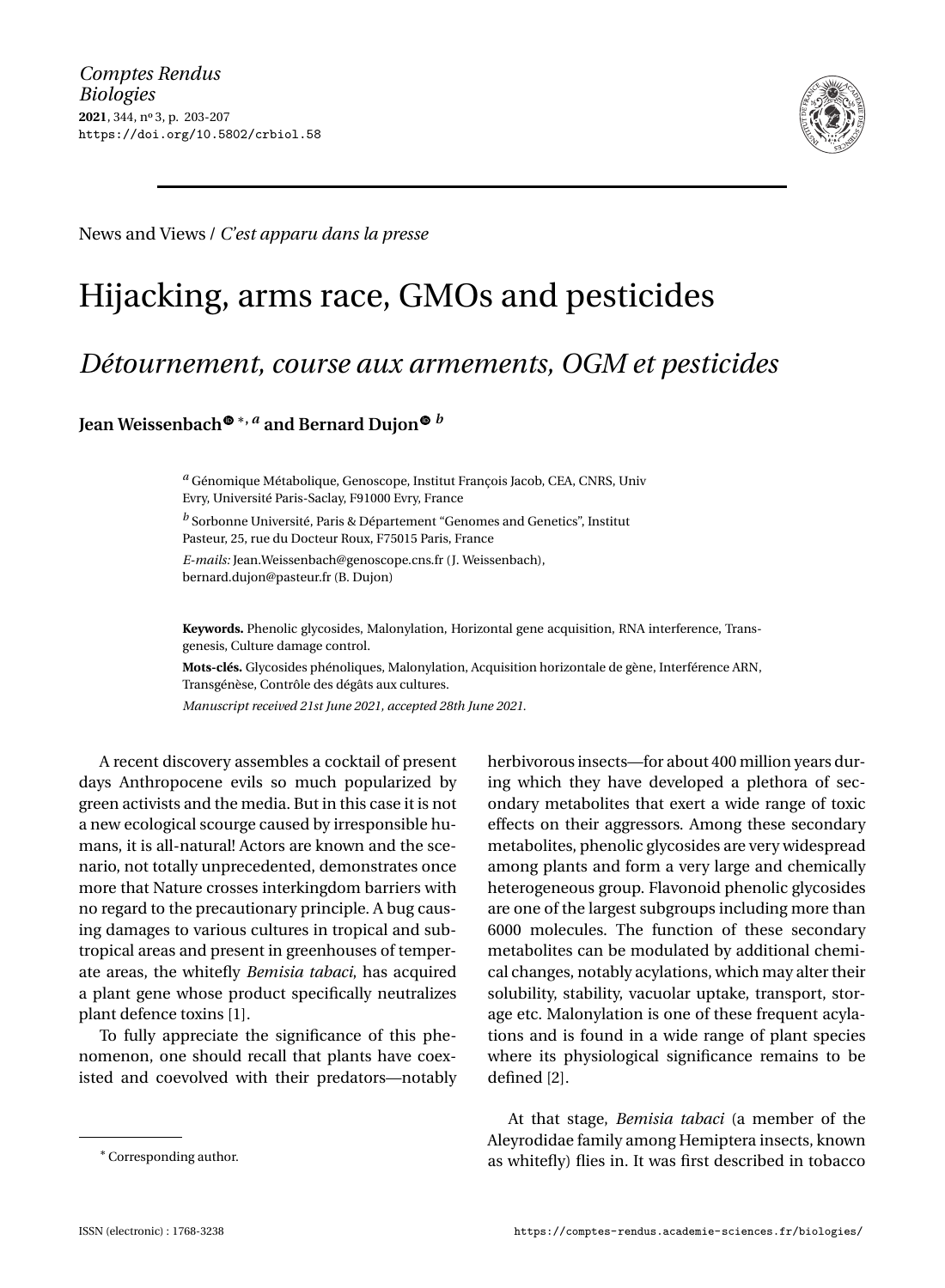cultures in Greece, but feeds on a wide range of plants (over 600 species) including many crops and is a notorious vector of viral plant diseases. Many of its natural hosts produce phenolic glycosides which seem harmless to the whitefly.

A bioinformatics analysis, performed by Xia and co-workers [\[1\]](#page-5-0) has now shown that the *B. tabaci* genome harbours a processed copy of a *BtPMaT1* gene, similar to many eukaryotic pseudogenes. *BtP-MaT1* encodes a glucoside malonyl transferase and is framed by two typical arthropod serine protease genes. The same gene organization is found in the genome of another representative of the *Bemisia tabaci* species complex. However, the *BtPMaT1* gene was not found in the genome of another whitefly belonging to the genus *Trialeurodes (T. vaporarium)* which is also part of the Aleyrodidae family. Sequences of a BtPMaT1 product could only be detected in plant and fungal protein databases. Sequence similarity searches and some other analyses indicate that the *BtPMaT1* gene of *B. tabaci* has been horizontally acquired from plants [\[1\]](#page-5-0).

The *BtPMaT1* gene is actively expressed in the whitefly and its translation product catalyses the malonylation of several phenolic glycosides, notably flavonoid glycosides, conferring a very strong protection to *B. tabaci* against the host defence. This is an additional example showing that the modification of secondary metabolites by enzymatic transformation is a strategy of choice to inactivate plant toxins [\[3\]](#page-5-2). But the originality here is that the predator hijacked a gene of its prey to protect its predation. Xia *et al.* hypothesize that malonylation could promote solubilisation and export of the ingested phenolic glycosides and/or prevent liberation of the possibly more toxic aglycone part of the glycoside [\[1\]](#page-5-0). They also suggest that BtPMaT1 might act on a broader spectrum of glycoside compounds. A number of open questions remain about the mode of action of these flavonoid glucosides and deserve further investigations.

This is one of the first examples of a gene transferred from a plant to an animal. How and when *B. tabaci* became a genetically modified organism (GMO) is essentially a matter of speculation. Like in the many cases of horizontally acquired genes that have now been described from genome analysis, the molecular mechanism of gene transfer can only be tentatively deduced from its peculiarities in the recipient genome. Here, the processed structure of *BtPMaT1* strongly suggests that it resulted from retrotranscription of a mature mRNA from the original host plant. What could be the frequency of such events? Also retrotranscription is just one piece of the puzzle. The species that contributed the gene originally transferred is unknown. Since *BtPMaT1* has only been found in the genome of *Bemisia tabaci* so far it is suggested that it has been acquired after its splitting from *Trialeurodes* that is estimated to some 86 Mya ago. A narrower dating based on analysis of more closely related species should be possible and, to better trace its origin, closer homologs of the plant *BtPMaT1* may be found in a selection of the wide variety of *B. tabaci* host plants.

Amazingly the other known example of plant/insect HGT occurred also in the same group of whiteflies [\[4\]](#page-5-3). In this latter case the transferred gene is a ribosomal inactivating protein (RIP). The gene comprises one or two introns and is found in the related whitefly genus *Trialeurodes*. This indicates an earlier HGT event and suggests a different mode of gene transfer. In both instances gene duplications yielding one or a few copies of paralogs were observed as in many other HGT instances [\[5\]](#page-5-4). In the *BtPMaT1/BtPMaT2* gene duplication*,* some additional information on the age of the event and on the genomic location of the other copies could be of interest and, in particular, their possible distribution in other insect species in relationship with their plant host range.

Genome sequences from substantial parts of the tree of life have accumulated since the mid-nineties. It enabled scientists to observe an increasing number of examples of horizontal transfer of genetic material. Whereas the first examples of HGT in prokaryotes were expected, they came as surprises in eukaryotes. They should probably become more routine in the future when the still numerous and wide gaps in sequence data from the tree of life become progressively reduced.

Trials using BtPMaT1 RNAi (RNA interference) in the form of double stranded (ds) hairpin RNA to control infections by the *Bemisia* whitefly have shown very encouraging results. Transgenic tomato plants expressing dsBtPMat1 were obtained after application on tomato leaves of a hairpin dsRNA containing *BtPMaT1* sequences. Such transgenic plants become protected against *B. tabaci* as seen by notable reduction of *BtPMaT1* expression in adult whiteflies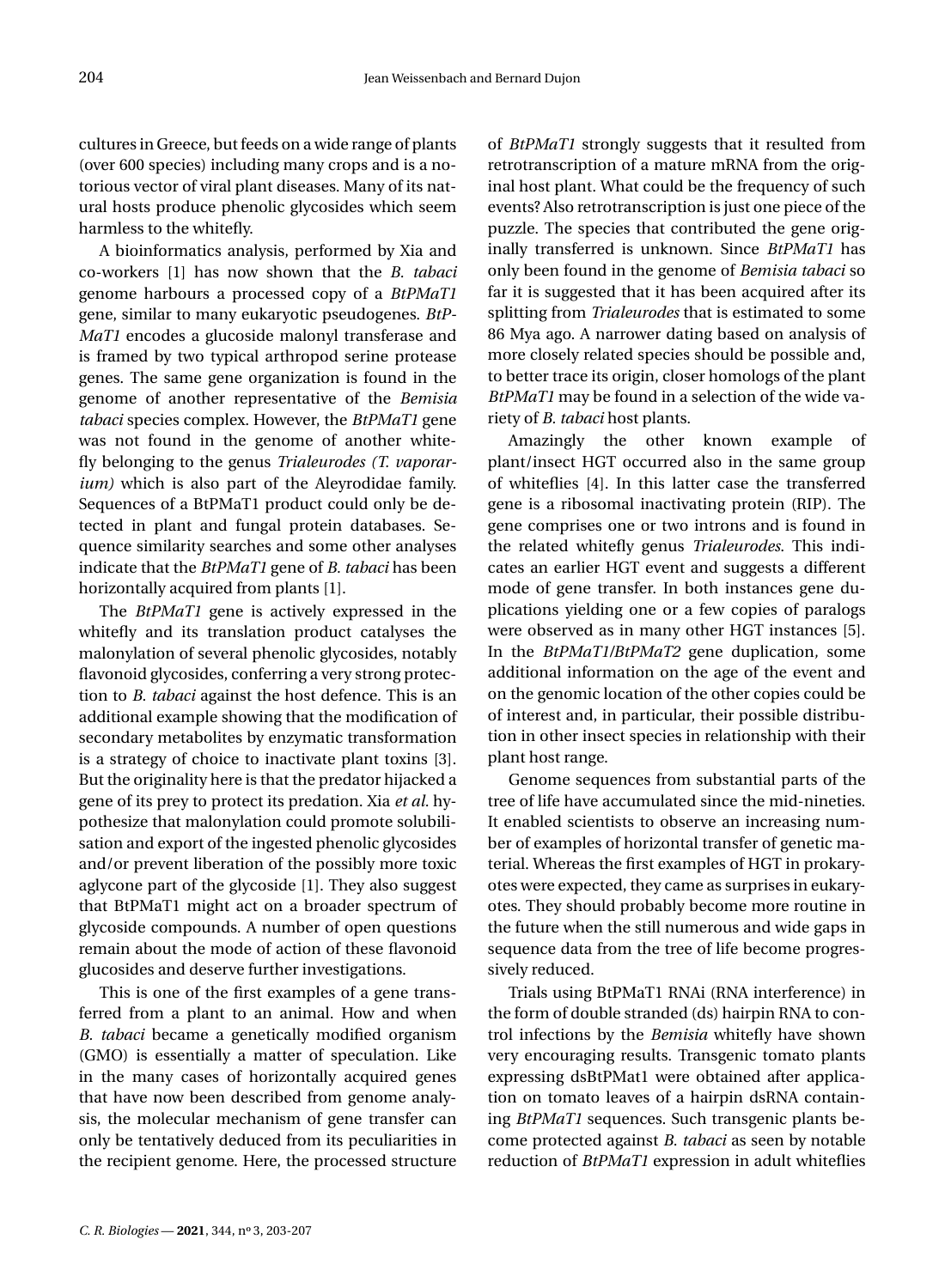feeding on transgenic plants. Moreover nearly 100% mortality was observed among whiteflies feeding on transgenic tomatoes. No lethal effect could be seen in control experiments testing non-target insects feeding on the same transgenic tomato plants, indicating an outstanding specificity towards *Bemisia tabaci*. A pest control strategy based on RNAi has been proposed earlier [\[6,](#page-5-5) [7\]](#page-5-6), a number of successful trials have been reported and the first commercially RNAi based transgenics should become available in the forthcoming years [\[8\]](#page-5-7). Control over *Bemisia tabaci*

### *French version*

Une récente découverte assemble un cocktail des maux actuels de l'Anthropocène tant popularisés par les militants verts et les médias. Mais dans ce cas, il ne s'agit pas d'un nouveau fléau écologique causé par des humains irresponsables, tout est naturel! Les acteurs sont connus et le scénario, pas totalement inédit, démontre une fois de plus que la Nature franchit les barrières entre grands règnes du vivant au mépris du principe de précaution. Un insecte causant des dommages à diverses cultures dans les zones tropicales et subtropicales et présent dans les serres des zones tempérées, l'aleurode *Bemisia tabaci*, a acquis un gène végétal dont le produit neutralise spécifiquement des toxines de défense des plantes [\[1\]](#page-5-0).

Pour bien comprendre l'importance de ce phénomène, il faut rappeler que les plantes ont coexisté et co-évolué avec leurs prédateurs — notamment les insectes herbivores — depuis environ 400 millions d'années au cours desquelles elles ont développé une pléthore de métabolites secondaires qui exercent une large gamme d'effets toxiques sur leurs agresseurs. Parmi ces métabolites secondaires, les glycosides phénoliques sont très répandus parmi les plantes et forment un groupe très vaste et chimiquement hétérogène. Les glycosides phénoliques flavonoïdes constituent l'un de ces plus grands sous-groupes comprenant plus de 6000 molécules. La fonction de ces métabolites secondaires peut être modulée par des changements chimiques supplémentaires, notamment des acylations qui peuvent modifier leur solubilité, leur stabilité, leur absorption vacuolaire, leur transport, leur stockage, etc. La malonylation est l'une de ces acylations fréquentes et se retrouve dans une large gamme d'espèces végétales où sa signification physiologique reste à définir [\[2\]](#page-5-1).

aggression seemed easy to achieve, without earlier difficulties of dsRNA delivery that were reported in the case of plant-sap-feeding insects. Inactivating a gene which protects the pest against host defence may be part of the explanation. As the authors suggest, examples of similar genes acquired through HGT may be found in other pest genomes and used as targets in an RNAi based silencing strategy [\[1\]](#page-5-0). But more generally biological pest control will benefit from this type of knowledge advancement and gain in versatility, specificity, efficiency and safety.

C'est à ce stade qu'apparaît *Bemisia tabaci* (un membre de la famille des Aleyrodidae parmi les insectes hémiptères, connu sous le nom d'aleurode du tabac ou mouche blanche). Il a été décrit pour la première fois dans des cultures de tabac en Grèce, mais se nourrit d'une large gamme de plantes (plus de 600 espèces), y compris de nombreuses espèces cultivées, et est un vecteur notoire de maladies virales des plantes. Beaucoup de ses hôtes naturels produisent des glycosides phénoliques qui semblent inoffensifs pour l'aleurode.

Une analyse bio-informatique, réalisée par Xia et ses collaborateurs [\[1\]](#page-5-0), a montré que le génome de *B. tabaci* contient une copie épissée d'un gène *BtP-MaT1*, ressemblant à de nombreux pseudogènes eucaryotes. *BtPMaT1* encode une glucoside-malonyle transférase et est encadré par deux gènes de sérine protéase typiques des arthropodes. La même organisation génétique se retrouve dans le génome d'un autre représentant du complexe d'espèces *Bemisia tabaci*. Cependant, le gène *BtPMaT1* n'a pas été retrouvé dans le génome d'un autre aleurode appartenant au genre *Trialeurodes* (*T. vaporarium*) qui fait également partie de la famille des Aleyrodidae. Les séquences de produits de *BtPMaT1* n'ont pu être détectées que dans des bases de données de protéines végétales et fongiques. Des recherches de similarité de séquence et d'autres analyses indiquent que le gène *BtPMaT1* de *B. tabaci* a été acquis horizontalement à partir de plantes [\[1\]](#page-5-0).

Le gène *BtPMaT1* est activement exprimé chez l'aleurode et son produit de traduction catalyse la malonylation de plusieurs glycosides phénoliques, notamment des glycosides flavonoïdes, conférant une très forte protection à *B. tabaci* contre la défense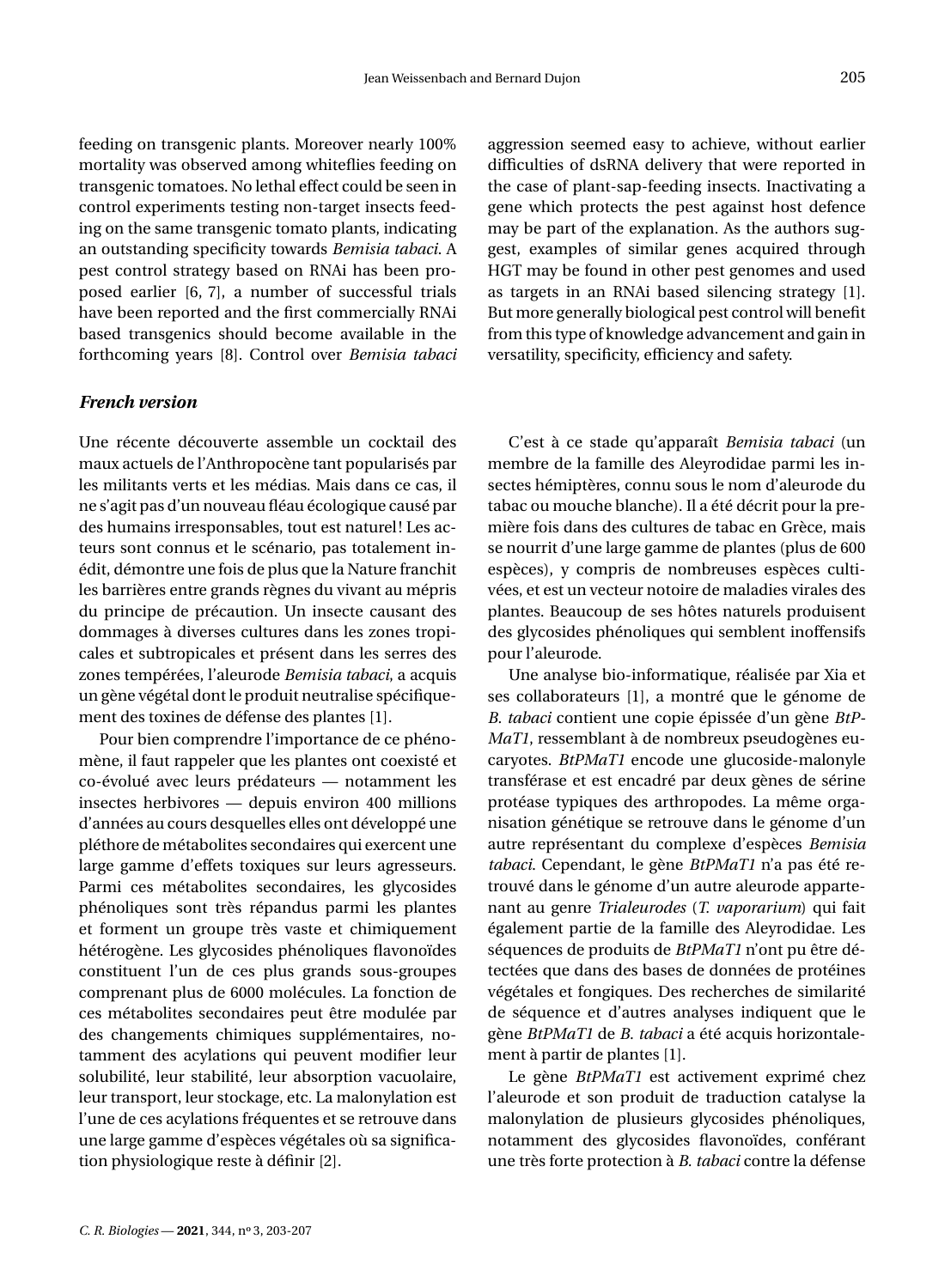de l'hôte. C'est un nouvel exemple montrant que la modification de métabolites secondaires par transformation enzymatique est une stratégie de choix pour inactiver les toxines végétales [\[3\]](#page-5-2). Mais l'originalité ici est que le prédateur a détourné un gène de sa proie pour assurer sa prédation. Xia *et al.* font l'hypothèse que la malonylation pourrait favoriser la solubilisation et l'exportation des glycosides phénoliques ingérés et/ou empêcher la libération de la partie aglycone du glycoside, probablement plus toxique [\[1\]](#page-5-0). Ils suggèrent également que *BtPMaT1* pourrait agir sur un spectre plus large de composés glycosidiques. Un certain nombre de questions restent ouvertes sur le mode d'action de ces glucosides flavonoïdes et méritent des investigations supplémentaires.

Il s'agit de l'un des premiers exemples de transfert de gène d'une plante à un animal. Comment et quand *B. tabaci* est-il devenu un organisme génétiquement modifié (OGM), cela reste du domaine de la spéculation. Comme dans de nombreux cas de gènes acquis horizontalement décrits à partir de l'analyse de génomes, le mécanisme moléculaire du transfert de gènes ne peut qu'être déduit hypothétiquement de ses particularités dans le génome receveur. Ici, la structure épissée de *BtPMaT1* suggère fortement qu'elle résulte de la rétrotranscription d'un ARNm mature provenant de la plante hôte d'origine. Quelle pourrait être la fréquence de tels événements ? De plus, la rétrotranscription n'est qu'une pièce du puzzle. L'espèce d'origine du gène transféré est inconnue. Comme *BtPMaT1* n'a été trouvé que dans le génome de *Bemisia tabaci*, *jusqu'à présent* il est suggéré qu'il a été acquis après sa séparation d'avec *Trialeurodes* qui est estimée à environ 86 Mya. Une datation plus fine s'appuyant sur l'analyse d'espèces plus proches devrait être possible et, pour mieux retracer son origine, des homologues plus proches du gène *BtPMaT1* de *B. tabaci* pourraient être recherchés dans un échantillon choisi parmi ses plantes hôtes.

Il est surprenant de constater que l'autre exemple connu de transfert génétique horizontal (HGT) plante/insecte s'est également produit dans le même groupe d'aleurodes [\[4\]](#page-5-3). Dans ce dernier cas, le gène transféré est une protéine d'inactivation des ribosomes (RIP). Le gène comprend un ou deux introns et se trouve dans le genre d'aleurode *Trialeurodes*. Cela indique un événement HGT antérieur et suggère un mode différent de transfert de gènes. Dans les deux cas, des duplications donnant naissance à une ou quelques copies de gènes paralogues ont été observées comme dans de nombreux autres cas de HGT [\[5\]](#page-5-4). Dans le cas de la duplication du gène *BtPMaT1*/*BtPMaT2*, des informations supplémentaires sur l'âge de l'événement et l'emplacement génomique des autres copies pourraient être intéressantes, en particulier, leur distribution possible dans d'autres espèces d'insectes en relation avec leur gamme d'hôtes végétaux.

Les séquences génomiques de parties importantes de l'arbre évolutif du vivant se sont accumulées depuis le milieu des années 90. Cela a permis aux scientifiques d'observer un nombre croissant d'exemples de transfert horizontal de matériel génétique. Alors que les premiers exemples de HGT chez les procaryotes étaient attendus, leur observation fut plus surprenante chez les eucaryotes. De tels exemples devraient probablement devenir plus courants à l'avenir, lorsque les lacunes encore nombreuses et importantes dans les données de séquences de l'arbre du vivant seront progressivement réduites.

Des essais utilisant l'interférence ARN (ARNi) sur BtPMaT1 sous forme d'ARN bicaténaire en épingle à cheveux ont donné des résultats très encourageants pour lutter contre les infestations par l'aleurode *Bemisia*. Des plants de tomates transgéniques exprimant *dsBtPMat1* ont été obtenus après application sur des feuilles de tomates d'un ARN en épingle à cheveux contenant des séquences de *BtPMaT1*. Ces plantes transgéniques sont protégées contre *B. tabaci*, comme le montre la réduction notable de l'expression de *BtPMaT1* chez les aleurodes adultes se nourrissant des plantes transgéniques. De plus, une mortalité de près de 100% a été observée chez les aleurodes se nourrissant de tomates transgéniques. Aucun effet létal n'a pu être observé dans les expériences de contrôle sur les insectes non ciblés se nourrissant des mêmes plants de tomates transgéniques, indiquant une spécificité exceptionnelle envers *B. tabaci.* Une stratégie de lutte contre les parasites s'appuyant sur l'interférence ARN a été proposée précédemment [\[6,](#page-5-5) [7\]](#page-5-6), un certain nombre d'essais réussis ont été rapportés et les premières plantes transgéniques commerciales basées sur l'ARNi devraient être disponibles dans les années à venir [\[8\]](#page-5-7). Le contrôle de l'agression de *B. tabaci* a paru facile à réaliser, sans les difficultés de traitement par ARN